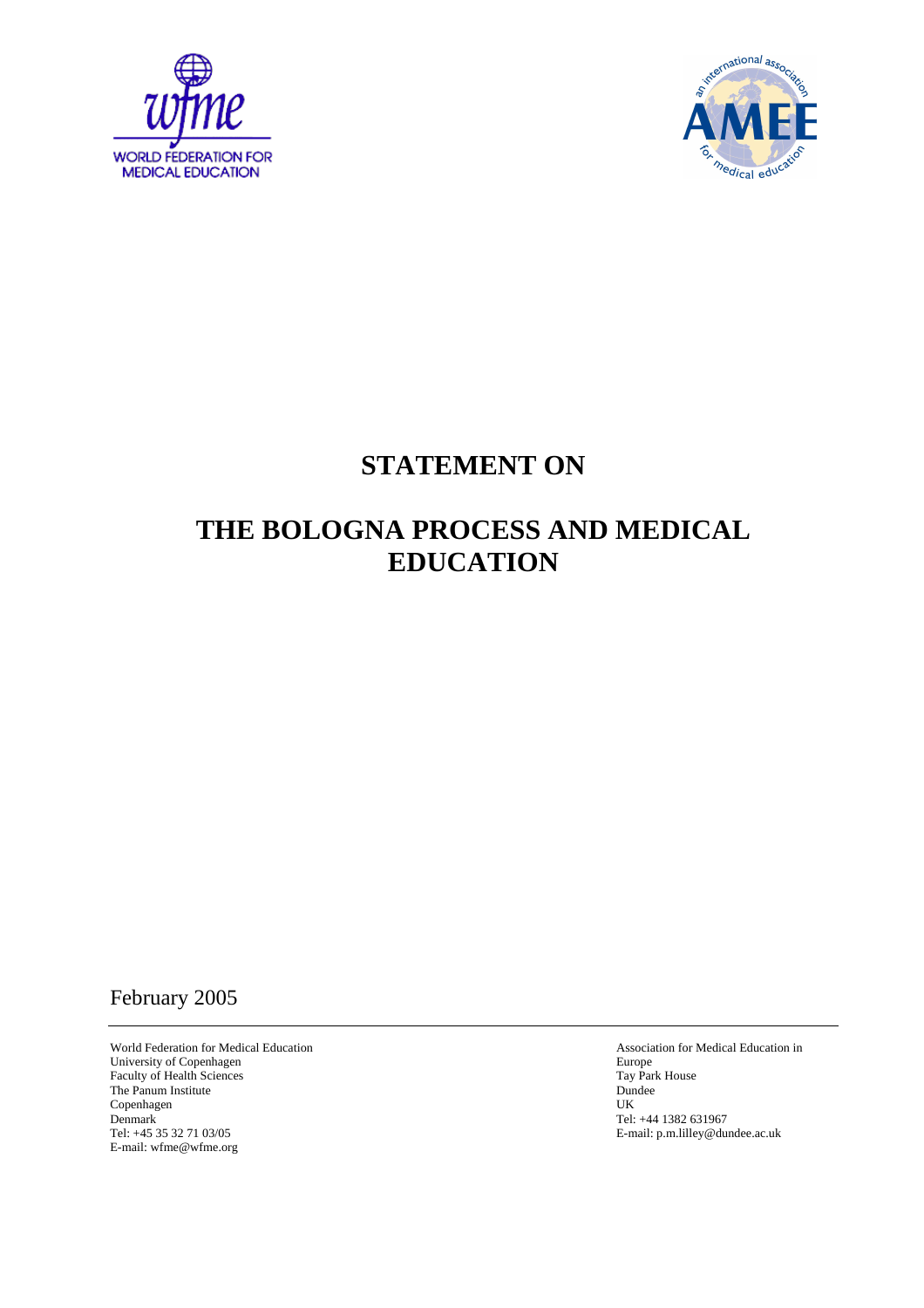## **STATEMENT ON THE BOLOGNA PROCESS AND MEDICAL EDUCATION**

The following statement on medical education in the Bologna process has been prepared by the Association for Medical Education in Europe (AMEE) and the World Federation for Medical Education (WFME) in consultation with the Association of Medical Schools in Europe (AMSE) and World Health Organization, Europe (WHO-Euro).

In preparation of this statement the policy statements of the medical students of Europe, adopted August 2004 (International Federation of Medical Students' Associations, IFMSA and European Medical Students' Association, EMSA: "The Bologna Declaration and Medical Education. A Policy Statement from the Medical Students of Europe") and the comments on the Bologna process by the medical profession, adopted November 2004 (Comité Permanent des Medecins Européens: "CPME comments on the Bologna process") has been taken into account.

#### *Summary*

The main points of the statement are:

- The organisations endorse the purpose of the Bologna declaration and support that medical education as a part of higher education should be fully involved in the Bologna process
- When implementing the Bologna objectives in medical education the specificity of medical curricula and the current situation of European medical schools must be considered
- Most objectives are in accordance with current practices and reforms in medical schools whereas a few need to be implemented with a broader scope and implementation of one action can have serious implications for medical education
- It is proposed that medical schools for the time being should not be obliged to adopt the two cycle structure and be allowed to continue having a long, integrated, one-tier structure. Alternatively they should be given the option to establish the first cycle as the first part of the medical programme without planning it for a special vocational use
- It is expected that work on quality assurance, recognition, accreditation or similar measures in medical education can continue in a broader, global perspective
- Finally, the organisations in medical education urge the countries and governments to make decisions of fundamental importance to medical education in Europe based on the necessary evidence and in dialogue with the medical schools and their stakeholders.

#### *General remarks*

The organisations acknowledge the initiative, the activities and achievements within the Bologna process. Medical education in Europe endorse the general purpose of the European Higher Education Area stated in the Bologna Declaration, developed in connection with the biannual meetings and specified during the process. In general, the efforts and actions will be as beneficial to medical education as to other programmes in higher education. However, one fundamental action, the introduction of the two-cycle structure are problematic and could even be harmful to medical education and its quality, to the medical schools, the students and the profession and in the last resort to the health care system and its patients.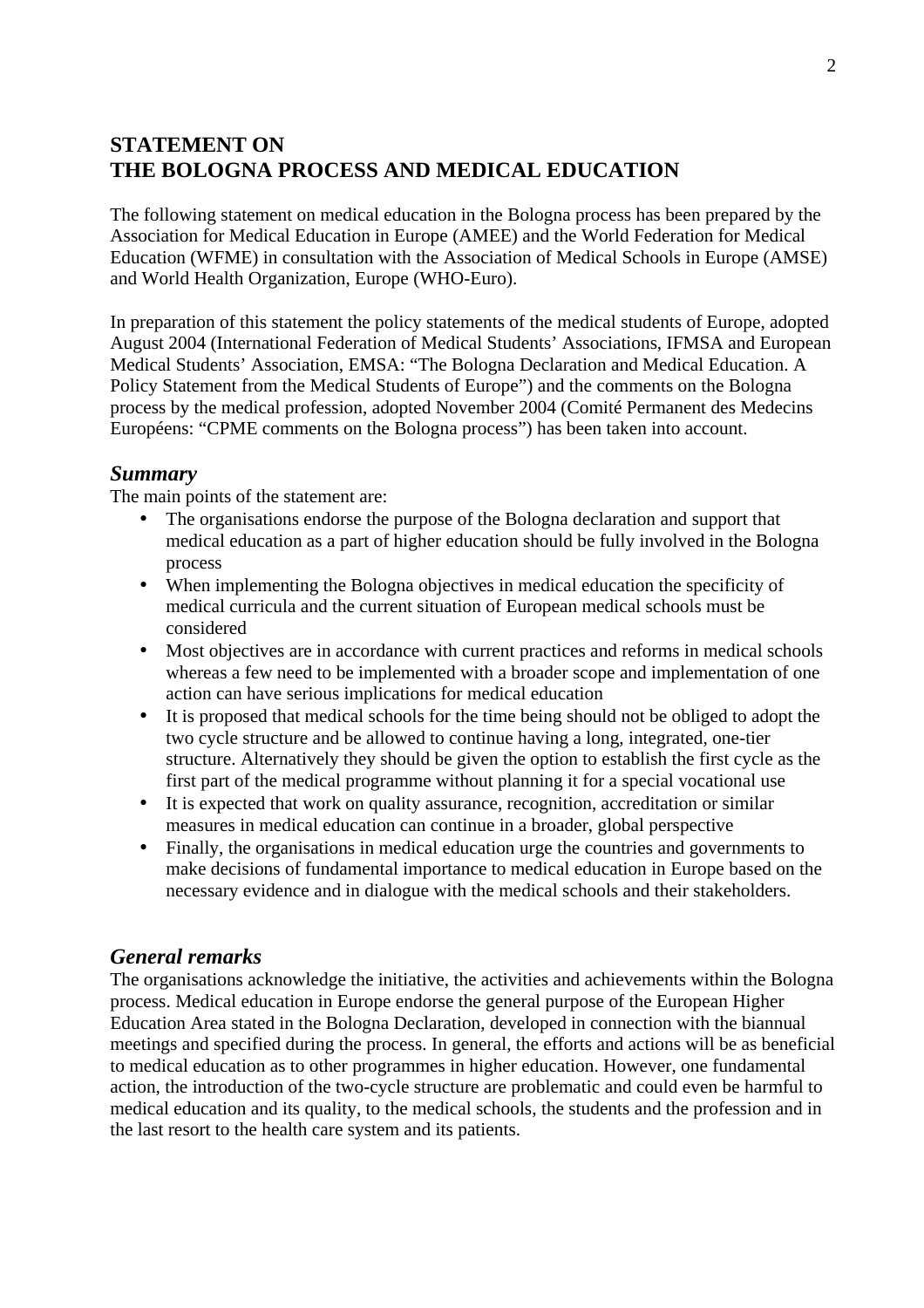#### *Characteristics of medical education in the light of the Bologna process*

Problems in implementing the Bologna objectives in medical education may be the result of contradictions between on the one hand the European or the trans-disciplinary nature of actions within the Bologna process and on the other hand the global nature of medical education, the special characteristics of medical education as a professional education with its strong relations to the health care systems and the trends in the ongoing quality improvement of medical education.

In the implementation of the Bologna objectives in medical education primarily 3 characteristics of the current situation at most medical schools in Europe have to be considered.

Firstly, most medical schools in the European region have especially within the last decade been actively engaged in reforming their medical programmes. This process of reform is still going on with a focus on aspects of the programme somewhat different from the issues in the mainstream of the Bologna process. The reforms of medical education and international cooperation on quality improvement have been occupied by issues such as the social responsibility and relevance of medical education, content/outcome/competencies or performance of graduates from the medical programmes, teaching/learning methods, especially problem-based learning and similar student-activating methods also with a view to train the students for lifelong learning, assessment methods, integration of the basic biomedical and the clinical disciplines, early contact with patients, and improving communication and clinical skills together with integrated research options.

The structure and duration of basic medical education as it is addressed in the Bologna process has not been high on the agenda in quality improvement of medical education since the adoption of the Directive No93/16/EEC, Art. 23 par.2 stipulating that medical education in the EU consists of 5.500 hours of structured schooling or six years. However, one broad topic is shared by the Bologna process and the reform process in medical education: quality improvement and assurance including standard setting, accreditation etc.

Secondly, it has to be noted that knowledge and understanding of the Bologna Declaration and involvement of medical education in the Bologna process is still somewhat lacking. An attempt to survey the level of information and reactions to the Bologna process among 236 medical schools in 19 countries was unfortunately confronted with an extremely low response rate. However, the survey seem to support the impression that information on the Bologna process among medical schools is unevenly distributed and generally at a low level. The reactions to the actions within the Bologna process are evenly distributed between support and rejection of the Bologna process. Late in 2004 financial support was obtained from EU to a 3 year project, "Medine" with the explicit purpose to elucidate how medical education can fit into the Bologna process. Most of the issues mentioned in the present statement and regarded as problematic for medical education will be addressed in the project.

Thirdly, it should be observed, that while the subject matter of medical education compared to other professional programmes often is perceived to be to a large extent identical in Europe and globally, the context and conditions in which the programmes operate are very diverse. It is frequently neglected that also the European region display differences in disease patterns, significant differences in health care delivery systems and in the composition of the health work force and consequently differences in the use of physicians and in the needed qualifications of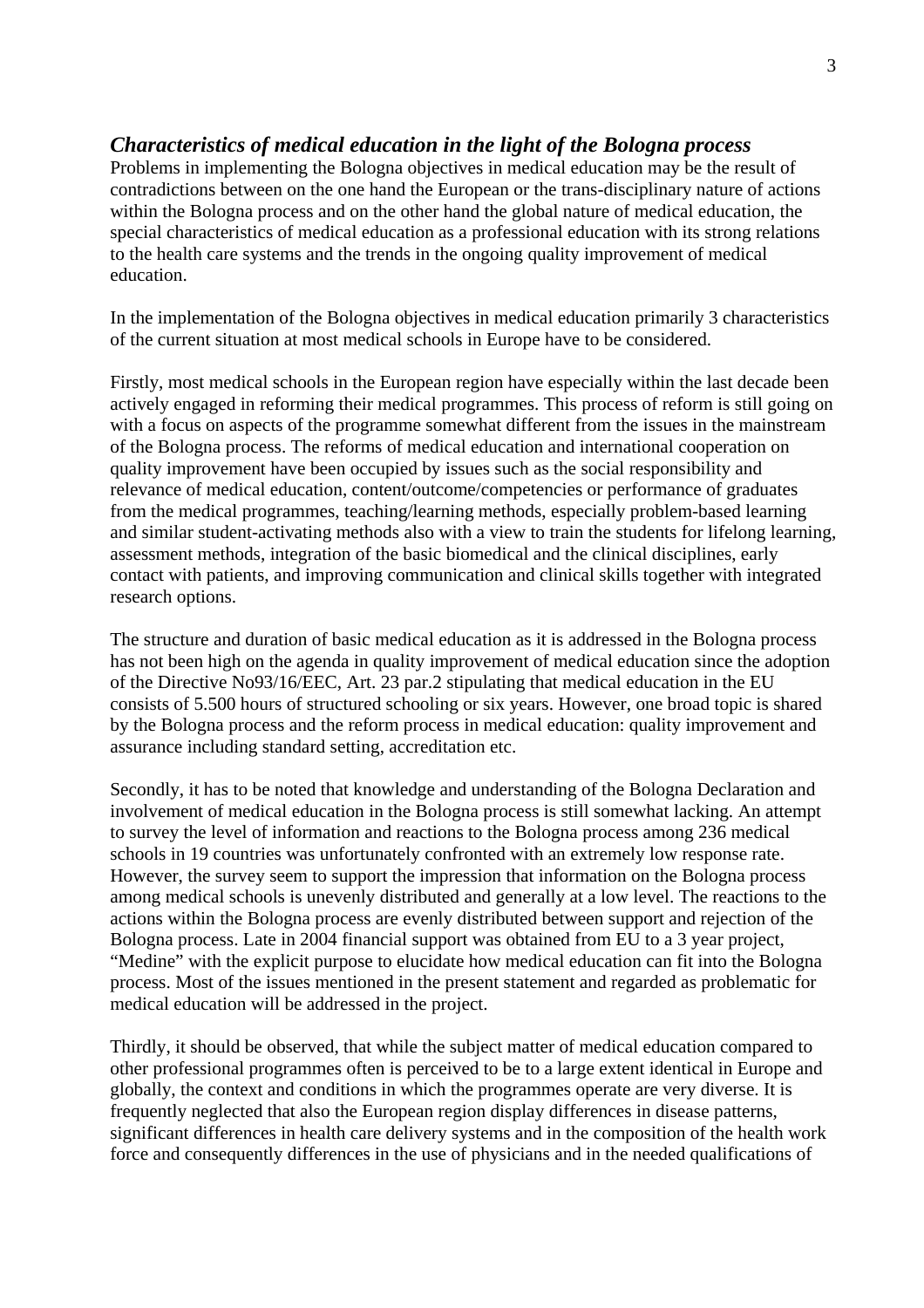medical graduates. Even larger differences can be observed in the governance of medical education, in medical curricula and the resources allocated to medical education - differences firmly embedded in cultural traditions, political realities and economic development. During the implementation of the Bologna process the diversity in the European region would have to be taken into account, especially when objectives implicate a striving towards harmonisation of structure and function of European higher education. The organisations want to see harmonisation not as a process leading to uniformity but as convergence based on shared knowledge of best practice and respect for diversity and the autonomy of the institutions.

### *Medical education and the objectives of the Bologna Process*

Most of the objectives of the Bologna Declaration and Process seem to be in line with considerations and recent changes in medical education and the implementation must be regarded as advantageous for most medical schools. This is the case regarding the following objectives:

- Adoption of a system of easily readable and comparable degrees
- Establishment of a system of credits such as in the European Credit Transfer System (the ECTS system)
- Promotion of mobility by overcoming obstacles to the effective exercise of free movement
- Promotion of European co-operation in quality assurance
- Promotion of the European dimension in higher education
- Lifelong education
- Involvement of institutions and students
- Promotion of the attractiveness of the European Higher Education Area
- Promotion of closer links between the European Higher Education Area and the European Research Area

It should be noted that it is expected that involvement of institutions and students can take place with a broader scope e.g. with involvement of other stakeholders primarily the profession and the health care system. Also, it is expected that co-operation in quality assurance can continue in a broader, global perspective.

One objective, the adoption of a system essentially based on two main cycles, undergraduate and graduate in medical education is by several countries and many medical schools regarded as problematic and potentially harmful to the quality of medical education. Implementing this objective will require careful analysis and considerations.

To some of the abovementioned objectives or action lines the following comments should be added:

*Easily readable and comparable degrees.* Most likely, all medical schools will favour easily readable degrees, including introduction of the long overdue Diploma Supplement and similar measures. However, to obtain comparable degrees it is not enough to use the same terms or names (bachelor and master). The competencies and the level achieved should be defined to make degrees comparable in reality. In several projects attempts are being made to develop qualification frameworks and descriptors for the different levels of accomplishment and in all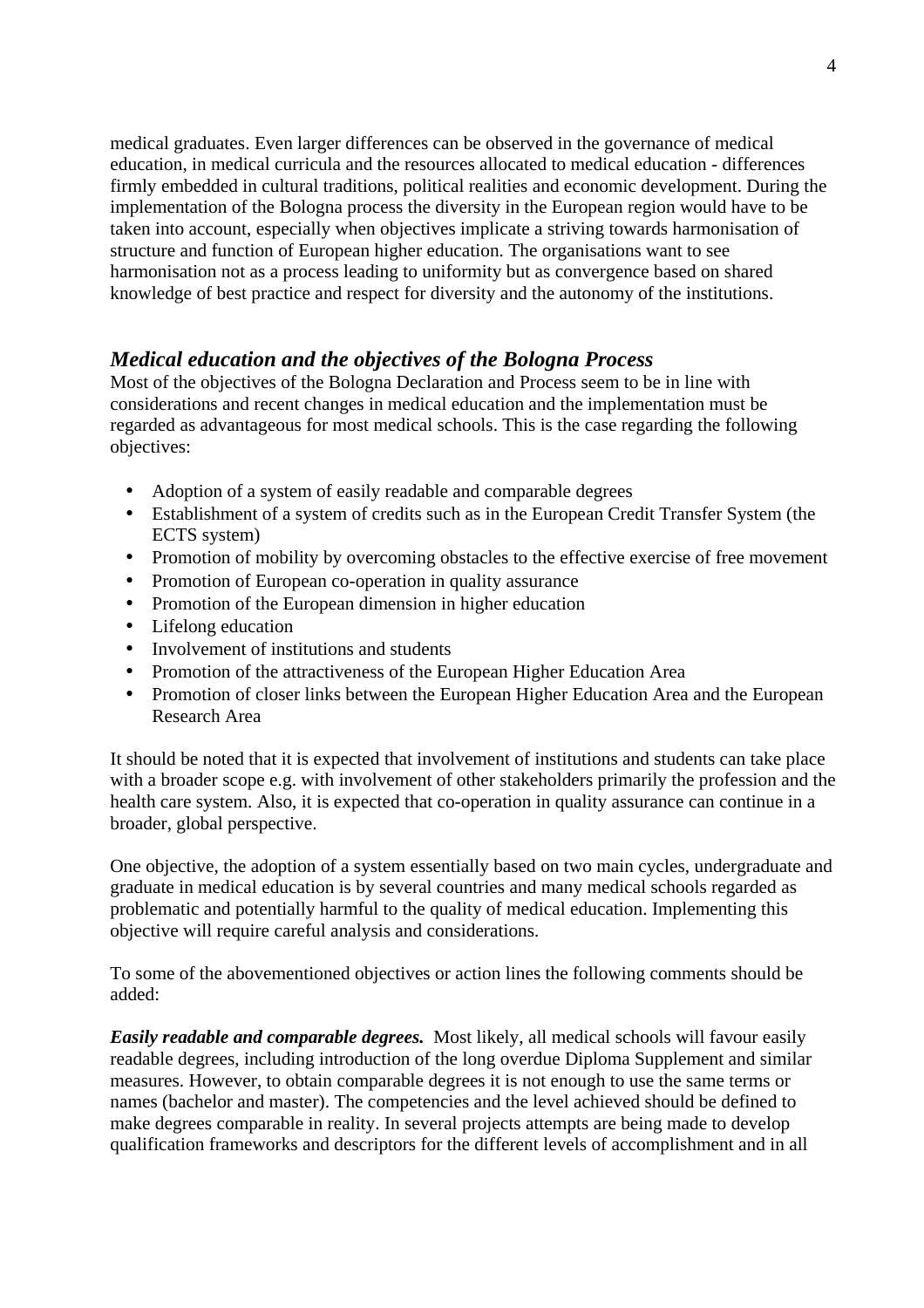cases without regard to or participation of medicine. This endeavour is closely linked to the adoption of a system based on two main cycles and could confront medical education with abstract requirements out of line with recent quality improvements of medical education.

*The ECTS system.* Medicine was one of the 5 subject areas involved in the pilot scheme introducing and testing the ECTS system. Use of ECTS within medical education ought not to pose problems, provided that medical schools new to the ECTS system are assisted in clear understanding and the proper application of ECTS-credits. It should be noted that an ECTS credit is intended as a pure measure of the workload involved in a specific learning/teaching activity or unit in the curriculum e.g. a module, a course, a subject or discipline. The success of the ECTS pilot project depended to a large extent on the accompanying information package including a precise description of the unit in the curriculum, its content, level, learning/teaching methods and assessment. Consequently, recent discussions and developments within the Bologna process stressing the need in credit transfer as well as in credit accumulation to combine ECTScredits with descriptors of content/outcome and of level are welcomed by medical education. The quantity of workload alone is for all practical purposes not a sufficient description of a unit in the curriculum.

*Promotion of mobility.* The organisations support continuous growth in international mobility and student exchange. It has to be acknowledged that the reforms of medical education tends to complicate international mobility. The new curricula are less known, transparent and comparable than the classical teacher, knowledge and discipline based medical curriculum. The commitment to mobility need to be expressed in efforts to overcome these and other obstacles.

*Quality assurance.* European co-operation in quality assurance is in itself necessary and laudable, but implementing the objective could be counterproductive to recent developments in medicine and to the still premature development towards global co-operation in accreditation of medical education.

Firstly, accreditation of medical education in Europe alone is not sufficient for all practical purposes and is maybe not even the main concern. Hence, co-operation on recognition and accreditation of medical education should from the very beginning encompass other regions such as America, Africa, Asia and the Middle East.

Secondly, the question of recognition and accreditation in medicine should not be handled by educational authorities alone (e.g. the Ministry responsible for higher education and the medical schools). The process should include the profession and the regulatory bodies responsible for authorisation or licensing of medical doctors in the individual countries and other stakeholders from the health care system.

Thirdly, there is the problem of the criteria or standards used in the evaluation and accreditation process. Medical education will most likely not benefit from using abstract criteria and standards developed by other or all subject areas in Europe. For recognition and accreditation of medical education fairly specific criteria and standards are needed with a national or regional adaptation or specification taking into account local conditions, resources, disease patterns and the organisation of the health care delivery system.

The need for specific criteria and standards is illustrated by existing accreditation systems (e.g.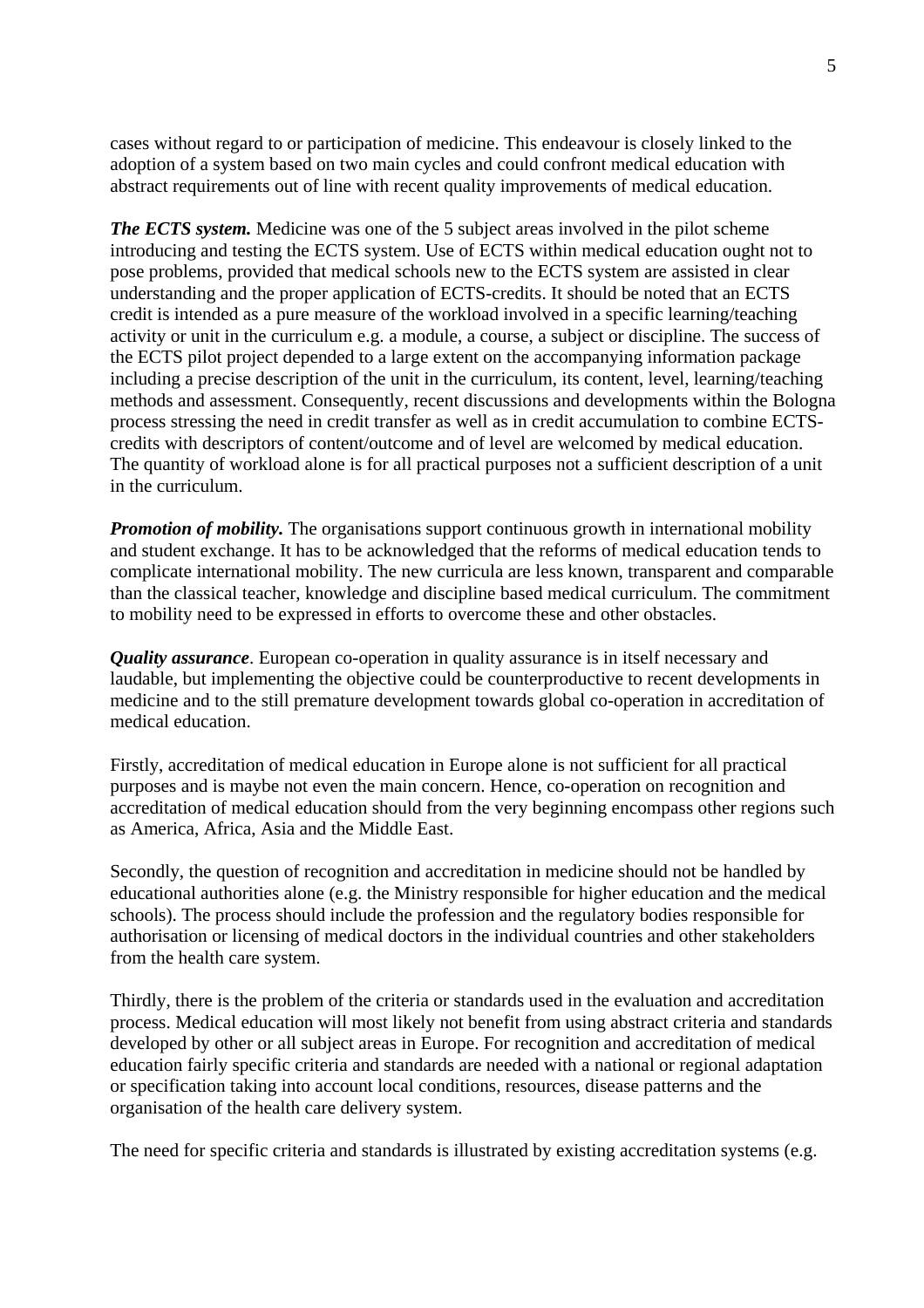in UK and North America) and the type of criteria and standards needed are illustrated by the WFME Global Standards for Quality Improvement in Basic Medical Education. The WHO-WFME Joint Task Force on Accreditation of Medical Education Institutions and Programmes established in 2004 will soon be able to submit a contribution to the further discussions of quality assurance, recognition or accreditation including guidelines for accreditation of basic medical education. These guidelines under preparation will be in accordance with present ENQA guidelines, the recommendation of the Council and of the European Parliament on European cooperation in quality assurance in higher education and with the coming joint UNESCO and OECD guidelines on Quality Provision in Cross-border Higher Education.

*Lifelong education.* Lifelong education in medicine is extremely important, but also a very complicated issue. Continuing medical education (CME) or the more comprehensive continuous professional development (CPD) has long traditions, resulting in a situation characterised by an extreme variety of activities between countries and within the individual countries. This complexity is composed by many different educational providers (public, private and private forprofit institutions, scientific societies, professional associations, private companies) and different forms of delivery (formal courses, seminars and conferences, distance learning, self-study etc.). Also the regulation of CME/CPD is very different, ranging from no regulation at all to highly developed systems of regulation specifying requirements directed towards the medical doctor and/or accreditation of providers/activities. Furthermore there are differences regarding the regulatory body, which can be under the auspices of the Ministry of Education or the Ministry of Health or a professional organisation. There is, however, need for European initiatives and agreements on this objective in professional medical education.

*Involvement of institutions and students.* The organisations strongly support this objective added in 2001. Without involvement and commitment by institutions and their staff and students to the Bologna process, implementation will be difficult if not impossible. In the case of medicine it is just as important to involve the profession and other stakeholders, especially representatives of the health care delivery system, the ministry responsible for health and/or education, regulatory bodies, professional organisations etc. Implementing the Bologna objectives in medical education can not be decided by Ministers of higher education alone.

*The two cycles.* This development within the Bologna process can cause problems in several ways and important questions are: Will it be possible to maintain the long, integrated one-tier programme if preferred or should basic medical education be divided into the two main cycles? If medical education is based on two cycles should the undergraduate degree after 3 or 4 years (180 or 240 ECTS credits) in medicine provide immediate access to employment?

It is hard to point at occupations where an 'unfinished' study of medicine is an obvious qualification. A bachelor degree in medicine could be a stepping stone to further studies leading to a masters degree for instance in biology, in public health, dentistry, etc. and could possibly with a short  $(\frac{1}{2} - 1)$  year) supplementary education in management, media, educational studies etc. qualify the bachelor in medicine for positions in the pharmaceutical industry, in public relations, newspapers and TV specialising in health issues and as teachers in educational programmes for other health personnel. However, medical education is costly and most countries need the medical doctors they can afford to educate. To divert the students from the path to a full medical qualification must be regarded as a debatable educational policy. To finalize medical